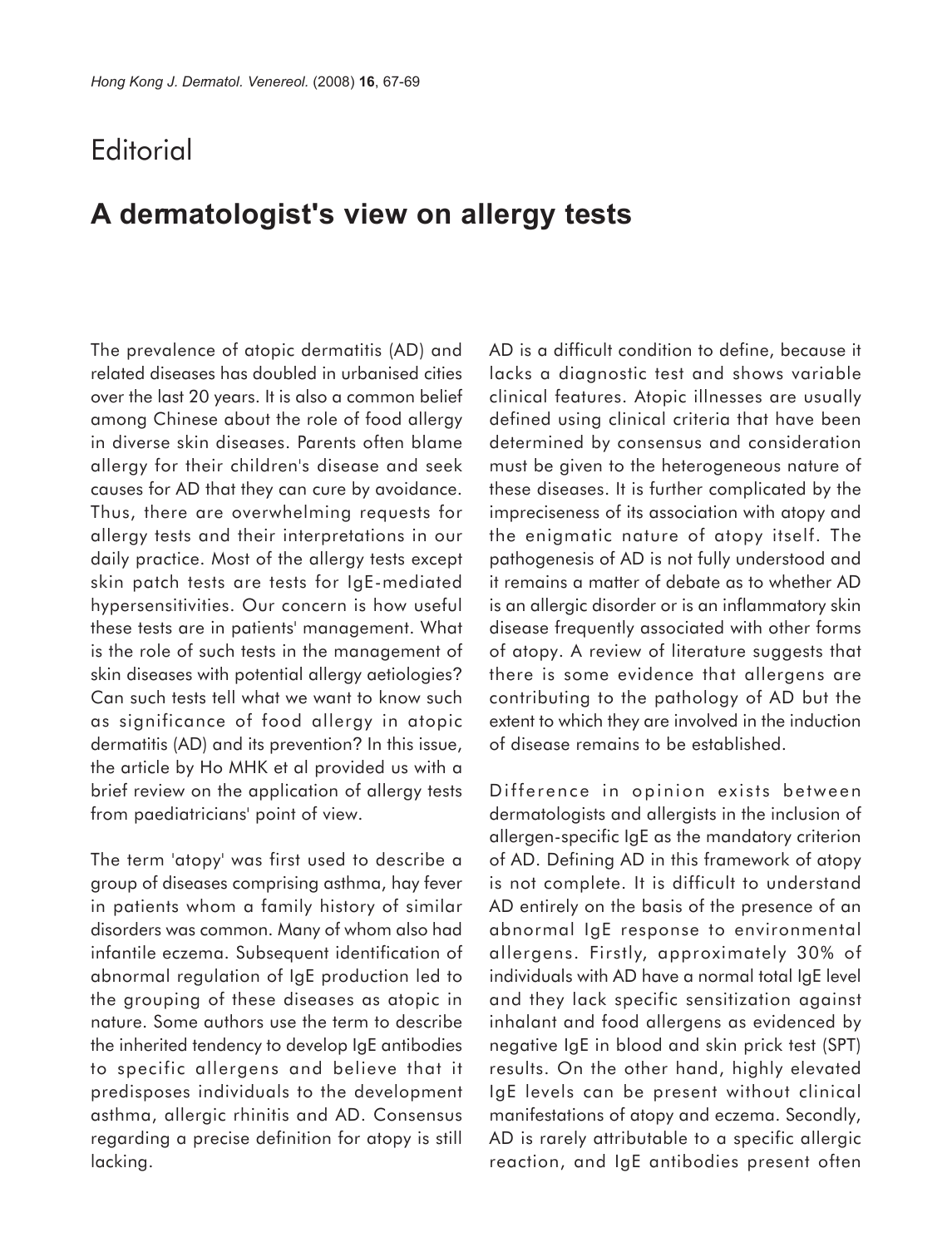appear to be an epiphenomenon. A positive specific IgE test only indicates a level of biological sensitivity to the relevant allergen but it may persist in the absence of symptoms.

An important feature of atopic illness is the tendency to recognise ubiquitous environmental antigens such as house dust mites or certain foods as allergens and to develop specific IgE antibodies against them. Compared with other atopic diseases, AD has the highest proportion of multiple raised IgE antibodies and positive skin tests. Therefore, children with significant AD are more likely to have IgE sensitization to at least some if not many tested allergens. IgE sensitization to multiple allergens may not be associated with any symptoms upon clinical challenge and attempts to avoid all those allergens often do not improve AD. Ideally, the early identification of the chief allergens and the successful avoidance or desensitization can prevent and modify the course of the allergic diseases. Unfortunately, these effects have not yet been demonstrated in AD.

There are discrepancies in the approach of AD by paediatricians/allergists and dermatologists. Allergists tend to believe that there is often a role of allergy in patients with AD. It remains controversial regarding the role of food allergy in children with AD, dietary manipulation for the control and prevention of eczema. For instance, the co-occurrence of eczema and food allergies, such as anaphylaxis to peanut, does not necessarily mean that ingestion of the foods is exacerbating or causing the eczema as patients already avoid peanut totally anyway. Dermatologists often observe that positive SPT or radioallergosorbent test (RAST) especially to foods often shows no correlation with clinical manifestations of AD. The fact that the child is reported to react adversely to one or more foods does not necessarily mean that the child's AD will improve when that food is avoided. Even

when the diagnosis of food sensitivity is confirmed by stringent food challenge, it does not prove that the improvement of AD is caused by the diet.

One of the reasons may be most patients with AD perhaps seek paediatricians' advice before dermatologist. Paediatricians tend to see infants and young children for AD while dermatologists are consulted for persistent AD in older children. The relation between AD and exposure to food allergens seems to decline sharply with age. Thus only in very young individuals, there is a place for testing with food allergens. Some of these food allergies outgrow quickly and as a result some of these patients' skin condition improve quickly in the first 2 years of life. They do not necessarily improve solely to dietary manipulation and adherence to topical treatment cannot be overemphasized. On the other hand, it remains for me to say that there exists a subgroup of young children with AD in which dietary manipulation such as removal of milk or egg from the diet together with appropriate dermatologic treatment will result in significant improvement. Without randomised controlled studies, it is impossible to tell how much of this improvement is due to a placebo effect or concurrent therapy. The shortage of randomised controlled studies of dietary treatment means that the role of elimination diets remains uncertain. There is inadequate evidence that specific food avoidance alters the natural history of AD. The disease course might still be confounded by other environmental triggers. Moreover, we do not have reliable tests for the diagnosis of food hypersensitivity to predict the outcome of dietary elimination in AD.

From dermatologists' point of view, interpretations of allergy tests for food hypersensitivity are notoriously difficult in children with AD because of a large number of